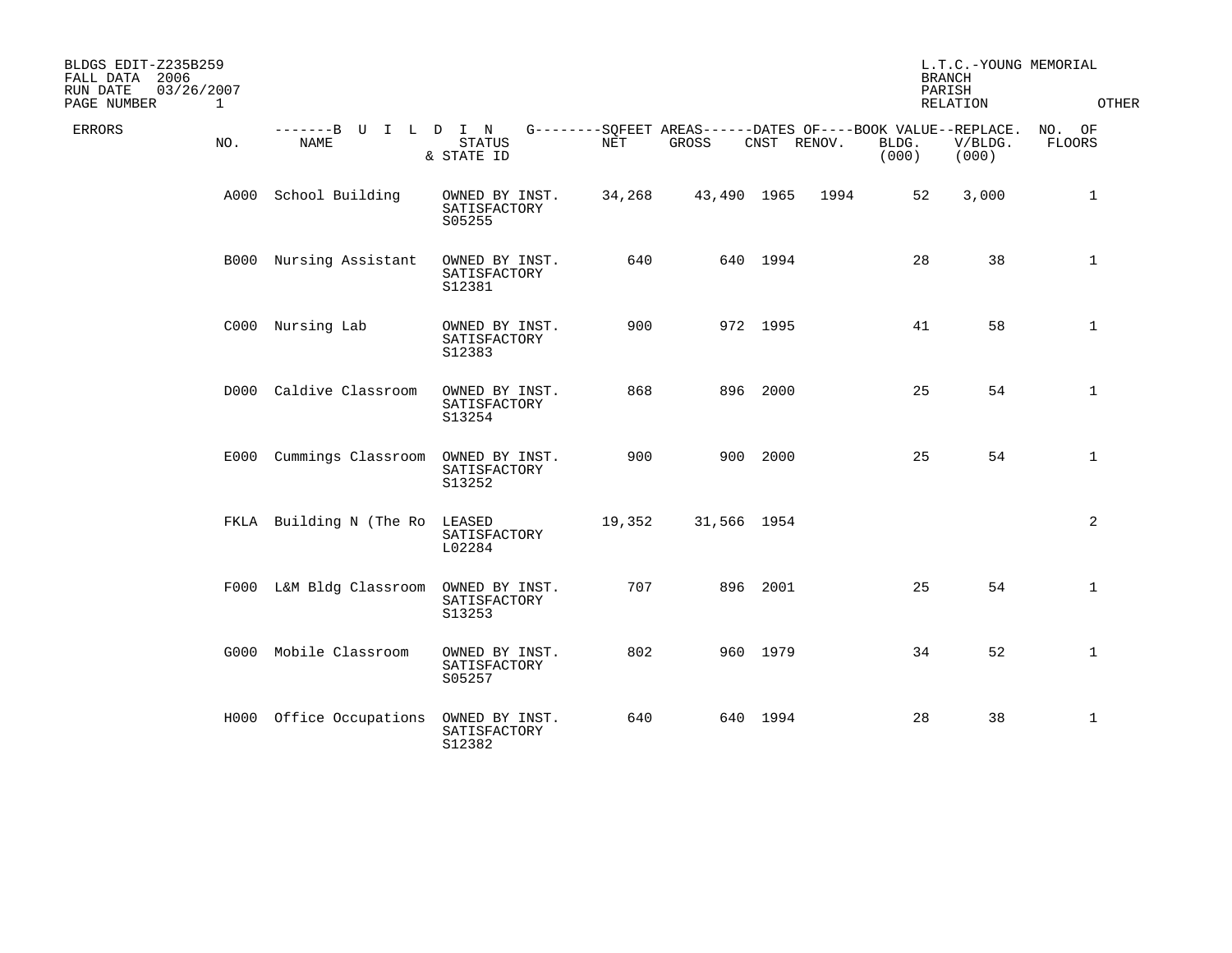| BLDGS EDIT-Z235B259<br>2006<br>FALL DATA<br>RUN DATE<br>03/26/2007<br>PAGE NUMBER<br>2 |                                      |                                          |            |            |                                                                               |                | L.T.C.-YOUNG MEMORIAL<br><b>BRANCH</b><br>PARISH<br><b>RELATION</b> | OTHER                   |
|----------------------------------------------------------------------------------------|--------------------------------------|------------------------------------------|------------|------------|-------------------------------------------------------------------------------|----------------|---------------------------------------------------------------------|-------------------------|
| <b>ERRORS</b><br>NO.                                                                   | $---B$<br>U<br>T<br>L<br><b>NAME</b> | D I N<br><b>STATUS</b><br>& STATE ID     | <b>NET</b> | GROSS      | G--------SQFEET AREAS------DATES OF----BOOK VALUE--REPLACE.<br>CNST<br>RENOV. | BLDG.<br>(000) | V/BLDG.<br>(000)                                                    | NO. OF<br><b>FLOORS</b> |
| I000                                                                                   | Secor/Candy Fleet                    | OWNED BY INST.<br>SATISFACTORY<br>S13255 | 2,800      | 2,800 1999 |                                                                               | 45             | 168                                                                 | 1                       |
| J000                                                                                   | Diving Tanks                         | OWNED BY INST.<br>SATISFACTORY<br>S01260 | 365        |            | 365 1990                                                                      | 29             | 29                                                                  | 1                       |
| K000                                                                                   | Marine Department                    | OWNED BY INST.<br>SATISFACTORY<br>S05256 | 2,560      | 2,560 1979 |                                                                               | 82             | 119                                                                 | 1                       |
| L000                                                                                   | Welding Addition                     | OWNED BY INST.<br>SATISFACTORY<br>S05259 | 4,987      | 5,850 1979 |                                                                               | 171            | 295                                                                 | $\mathbf 1$             |
| M000                                                                                   | Barn                                 | OWNED BY INST.<br>SATISFACTORY<br>S05258 | 802        |            | 802 1964                                                                      | 3              | 13                                                                  | 2                       |
| N000                                                                                   | GMDSS Classroom                      | OWNED BY INST.<br>SATISFACTORY<br>S14329 | 822        |            | 900 2002                                                                      | 25             | 54                                                                  | 1                       |
| $\circ$<br>т<br>0000                                                                   | Marine Property Ad                   | OWNED BY INST.<br>SATISFACTORY           |            | 900        | 2006                                                                          | 24             | 24                                                                  | 1                       |